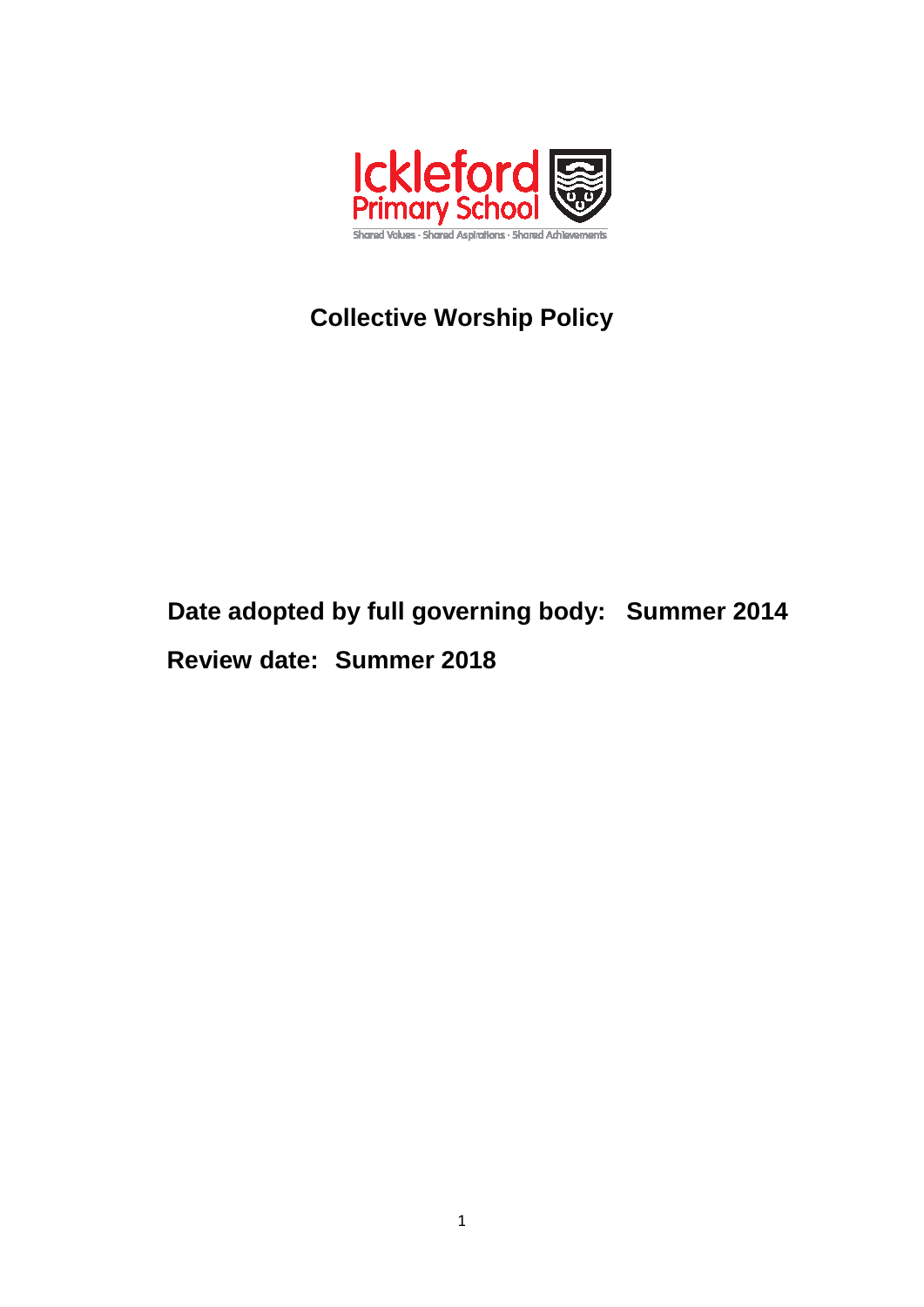#### **Background to Collective Worship**

Ickleford Primary School is a Voluntary Controlled School and this influences the collective worship, which is underpinned by Christian values and the aims of the school.

It is a legal requirement that all school aged children take part in a daily act of worship. These acts of worship must be Christian in character. They must also be "appropriate, having regard to the ages, aptitudes and family backgrounds of the pupils".

The rights of parents to withdraw their children from the act of collective worship are stated in the Education Reform Act 1998. Any parent who wishes to exercise this right should consult the Headteacher. Staff may also withdraw from worship.

#### **Aims and Principles**

- to provide a happy, secure and stimulating environment, which challenges and encourages each child to achieve to the best of his or her individual ability;
- to treat each child as an individual, taking into account varying needs and abilities, so that each achieves his/her full potential;
- to provide a wide, balanced and challenging curriculum guided by the requirements of the Early Years Foundation Stage Curriculum and National Curriculum, to which all have equal access, so that each child is equipped with the skills necessary for his/her future;
- to work alongside the child's family, enabling us to provide the best education possible;
- to encourage self-confidence, self-discipline and independence of learning;
- to encourage each child to be respectful of others regardless of age, ability, race, creed or gender and to foster respect for his/her environment;
- to offer our children the best possible education within the context of a caring community which promotes Christian values and fosters spiritual and moral development.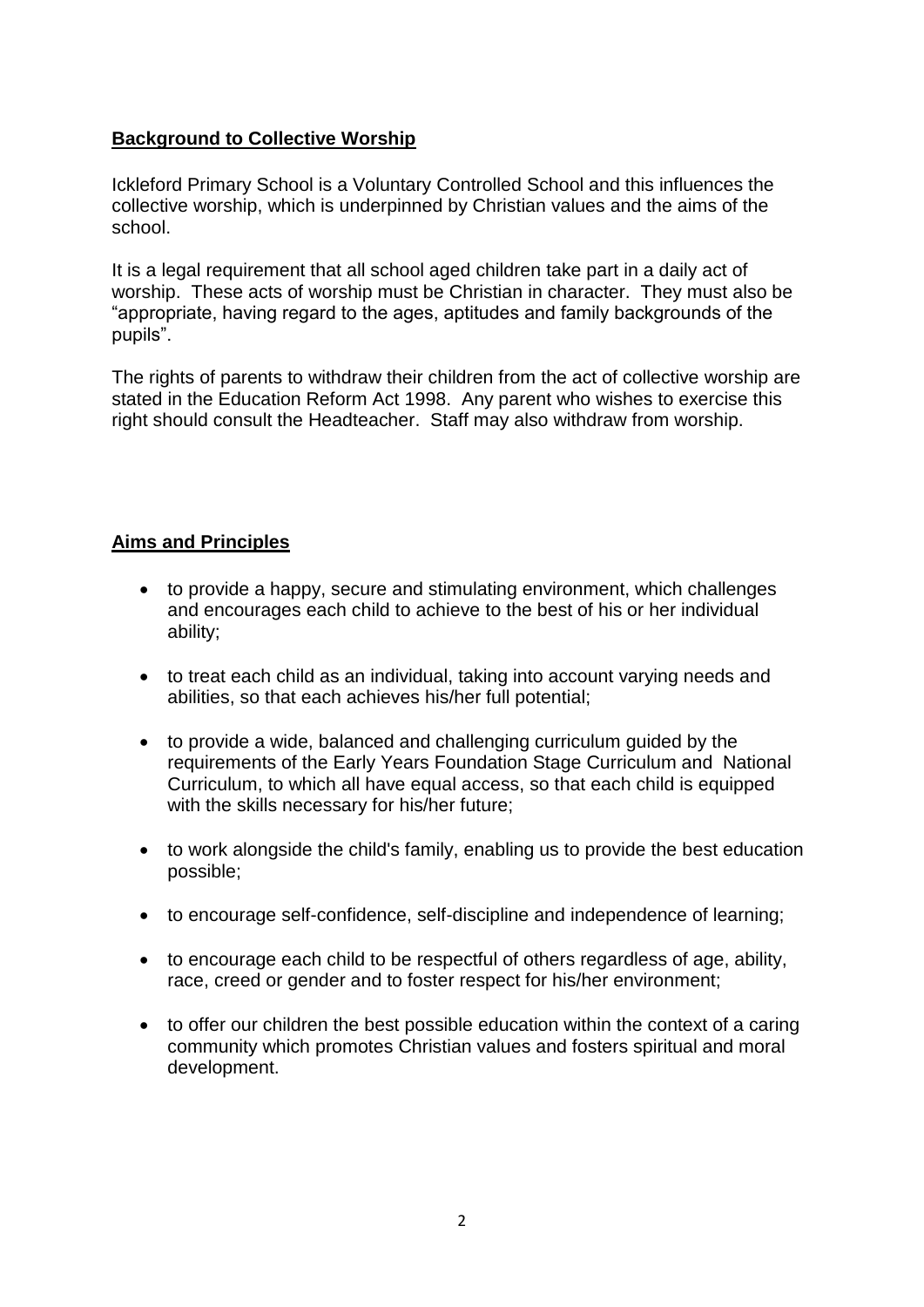#### **Values Education**

One of our core aims is to build on our high standards by promoting a school ethos which is underpinned by core values that support the development of the whole child. To achieve this we have adopted the national initiative called Values Education. It is a deliberate and systematic approach to promoting a set of universally held positive values including: hope, truth, honesty, respect, tolerance, love and unity. Through the process of Values Education, the children will be provided with opportunities to reflect upon these values and will be actively encouraged to use them in their school life and in the wider communities. Each month we champion a new value; time will be given in a selection of assemblies to introduce and explore that value.

#### **Collective Worship**

We believe at Ickleford Primary School that Collective Worship both supports and strengthens what we aim to do in every aspect of school life. Our caring ethos and the value that we place on the development of the whole child is reflected in collective worship, spiritually, morally, socially, culturally and intellectually. We see Collective Worship as an important part of the school day for the space it gives children to develop a reflective approach to life and the ability to express these reflections in a traditionally religious way or in any other appropriate manner.

Through our Collective Worship we are to providing a caring and supportive environment for children:

- to encourage sensitivity to the wonder and mystery of the world and people,
- to reflect on their own experience and the experience of others,
- to experience and reflect on the universal aspects of awe, mystery, sense of transience, pattern of order, personal worth, limitations, loss, grief and death,
- to heighten awareness of 'a sense of commitment' and its consequences,
- to recognise and respect that people hold different beliefs and commitments,
- to develop awareness and experience of the use of symbol to express feelings and beliefs e.g. light, darkness, water, food, season etc,
- to express the values and concerns of the school, local community and wider world.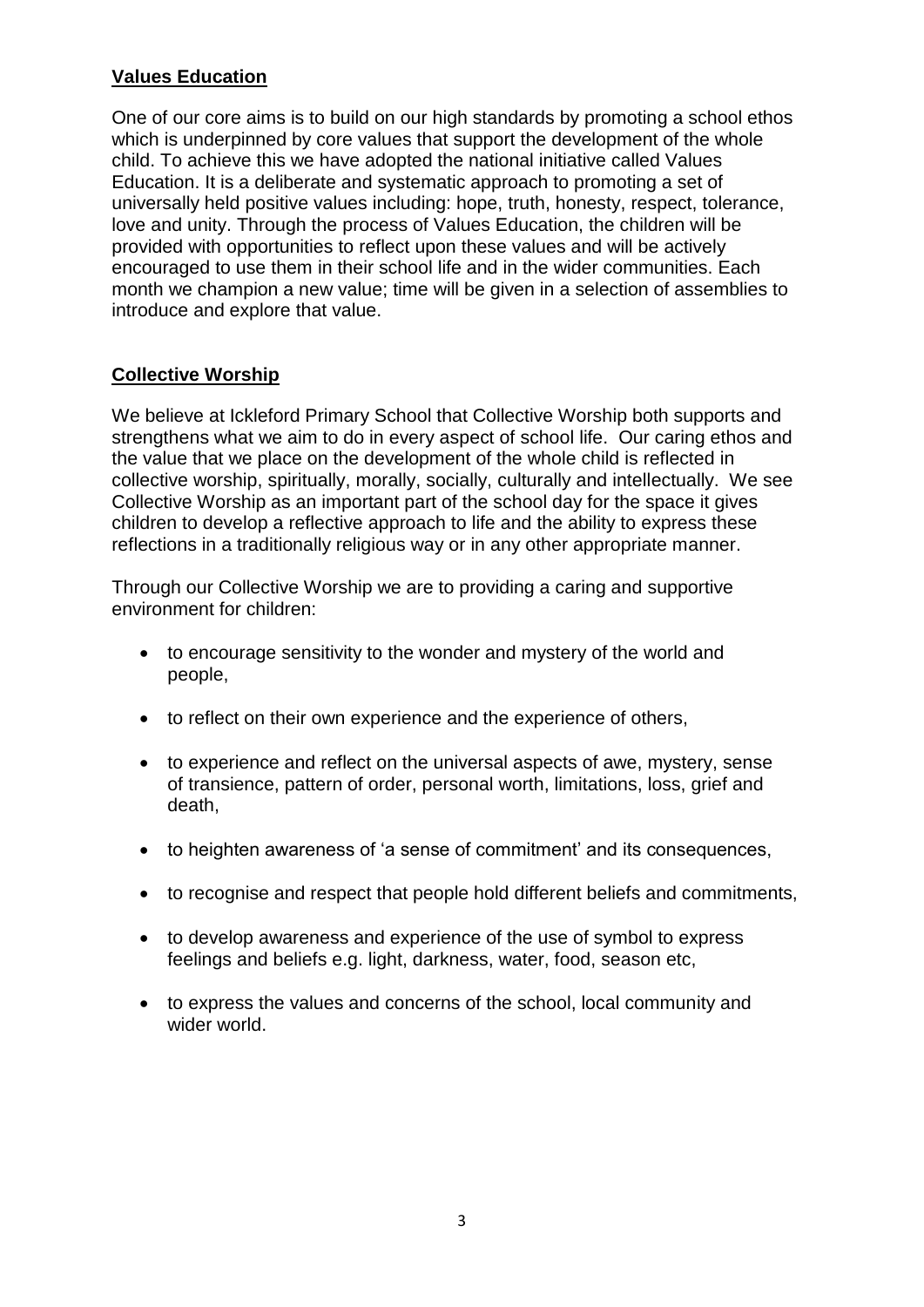## **The Arrangement and Practices for Collective Worship**

#### **Style of collective worship at Ickleford Primary School**

- Collective Worship is an opportunity for children to explore the spiritual dimension of their world.
- Collective Worship will include stillness as well as words, stories, pictures and symbols, prayers and hymns, songs and music.
- There will be room for questions and answers and sometimes the admission that there are no answers.
- There will be expressions of thankfulness, praise and joy. Feelings of sadness and loss will be included when appropriate.
- Collective Worship should allow ethical and moral questions to be explored.
- Collective Worship allows opportunities for community information sharing. Care will be taken to differentiate between worship and notices.

#### **The Content of Collective Worship at Ickleford Primary School**

- Collective Worship will be Christian in character. Other religions will be treated with respect but will not provide the basis of worship.
- Collective Worship will take place each day, although the actual time may vary as circumstances require.
- Collective Worship can involve the whole school together or individual classes can hold their own acts of worship. Children will not be passive but encouraged to be active by participating in appropriate ways.
- **Themes for assembly will be chosen reflecting a wide variety of** approaches. Our Values Education scheme provides one focus. There may be seasonal concepts or themes related to a continuing story or the religious cycle of the Christian Year.
- Respect is shown to all pupils and the celebration of shared values and beliefs. This might include the recognition of other key religious festivals such as Passover, Id-ul-fitr, and Divali.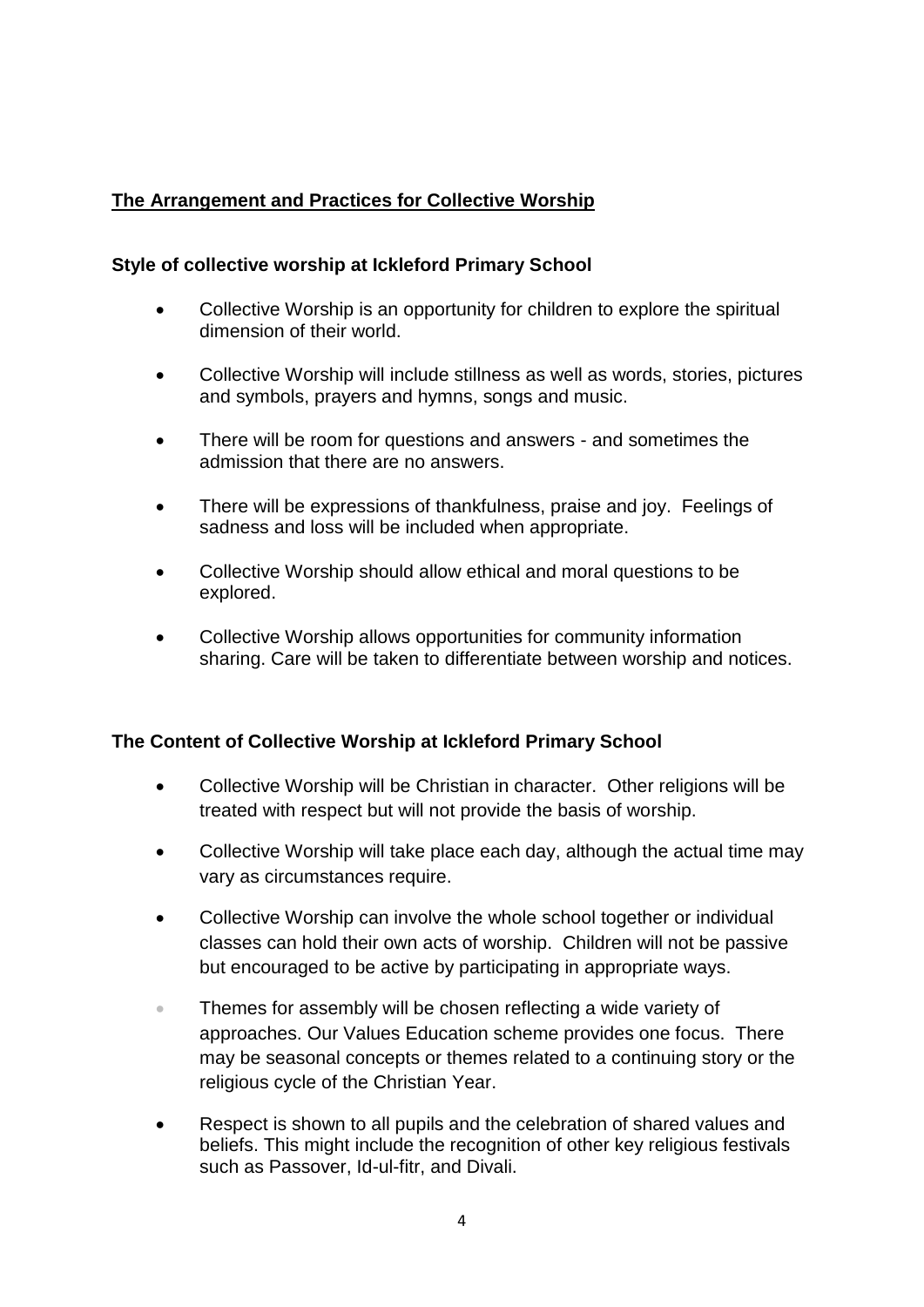- When appropriate, Collective Worship may include topical issues of school, local, national or world events, of which the children may be aware, and offer appropriate worship in response. There is room for spontaneity.
- Most acts of Collective Worship will be held in the school building. On special occasions, acts of worship are held at St. Katherine's Church, Ickleford.
- The incumbents regularly lead Collective Worship, usually once a week.
- From time to time it may be appropriate for visitors representing charities, organisations or projects to lead, or contribute to Collective Worship.
- Collective Worship can connect with and reinforce the curriculum but not be constrained by it.

#### **Planning and Record Keeping for Collective Worship**

| Monday   | Whole school assembly led by the Headteacher or Deputy headteacher         |
|----------|----------------------------------------------------------------------------|
| Tuesday  | Whole school assembly led by a class teacher or values lead                |
|          | Wednesday Whole school singing assembly led by the deputy headteacher      |
| Thursday | Whole school assembly led either by the incumbent, class assembly          |
| Friday   | Key Stage 1 Celebration Assembly led by a class teacher on a rota<br>basis |
|          | Key Stage 2 Celebration Assembly led by a class teacher on a rota          |
|          | basis                                                                      |

A record of assemblies is kept, highlighting the focus, stimulus, reflection, prayer and hymn. The school has a range of materials for teachers to use to plan assemblies.